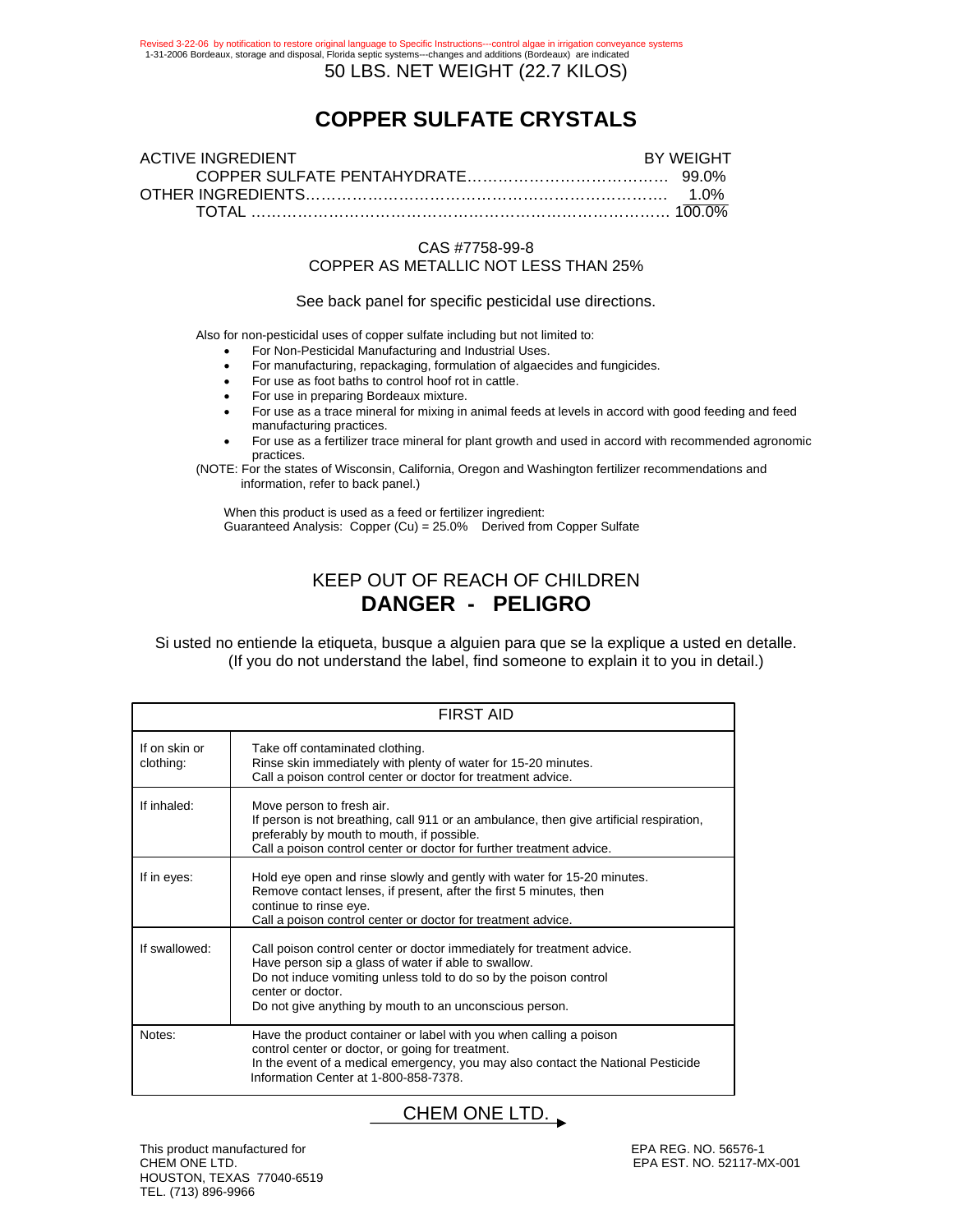# PRECAUTIONARY STATEMENTS HAZARDS TO HUMANS AND DOMESTIC ANIMALS

# **DANGER - PELIGRO**

CORROSIVE: Causes eye damage and irritation to the skin and mucous membranes. Harmful or fatal if swallowed. Do not get in eyes, on skin or on clothing. Do not breathe dust or spray mist. May cause skin sensitization reactions to certain individuals.

## PERSONAL PROTECTIVE EQUIPMENT

Applicators and other handlers must wear: Long-sleeved shirt and long pants, chemical-resistant gloves made of any waterproof material, shoes plus socks, and protective eyewear. Some materials that are chemical-resistant to this product are listed below. If you want more options, follow the instructions for category A on an EPA chemical resistance category selection chart. Discard clothing and other absorbent materials that have been drenched or heavily contaminated with this product's concentrate. Do not reuse them. Follow manufacturer's instructions for cleaning/maintaining PPE. If no such instructions for washables, use detergent and hot water. Keep and wash PPE separately from other laundry.

### USER SAFETY RECOMMENDATIONS:

Users should: Wash hands before eating, drinking, chewing gum, using tobacco or using the toilet. Remove clothing immediately if pesticide gets inside. Then wash thoroughly and put on clean clothing Remove PPE immediately after handling this product. Wash the outside of gloves before removing. As soon as possible, wash thoroughly and change into clean clothing.

## ENVIRONMENTAL HAZARDS

This product is toxic to fish. Direct application of Copper Sulfate to water may cause a significant reduction in populations of aquatic invertebrates, plants and fish. Do not treat more than one-half of lake or pond at one time in order to avoid depletion of oxygen from decaying vegetation. Allow 1 to 2 weeks between treatments for oxygen levels to recover. Trout and other species of fish may be killed at application rates recommended on this label, especially in soft or acid waters. However, fish toxicity generally decreases when the hardness of water increases. Do not contaminate water by cleaning of equipment or disposal of wastes. Consult your local State Fish and Game Agency before applying this product to public waters. Permits may be required before treating such waters.

## STORAGE AND DISPOSAL

PROHIBITIONS: Do not contaminate water, food or feed by storage or disposal. Open burning and dumping is prohibited. Do not re-use empty container.

STORAGE: Keep pesticide in original container. Do not put concentrate or dilutions of concentrate in food or drink containers.

PESTICIDE DISPOSAL: Pesticide wastes are acutely hazardous. Improper disposal of excess pesticide, spray mixture, or rinsate is a violation of Federal law. If these wastes cannot be disposed of by use according to label instructions, contact your State Pesticide or Environmental Control Agency, or the Hazardous Waste representative at the nearest EPA Regional Office for guidance.

CONTAINER DISPOSAL: Completely empty bag into application equipment. Then dispose of empty bag in a sanitary landfill or by incineration, or if allowed by state and local authorities, by burning. If burned, stay out of smoke. If Plastic Container: Triple rinse (or equivalent). Then offer for recycling or reconditioning, or puncture and dispose of in a sanitary landfill, or by incineration, or, if allowed by state and local authorities, by burning. If burned, stay out of smoke.

## STORAGE AND DISPOSAL

Do not contaminate water, food or feed by storage or disposal.

STORAGE: Store in original container and place in a locked storage area. PESTICIDE DISPOSAL: Call your local solid waste agency (or 1-800-CLEANUP or equivalent organization) for disposal instructions. Unless otherwise instructed, place in the trash. Never pour unused product down the drain or on the ground. CONTAINER DISPOSAL: Do not reuse this container. Do not rinse unless required for recycling. Place in trash.

### DIRECTIONS FOR USE

It is a violation of Federal Law to use this product in a manner inconsistent with its labeling. Do not apply this product in a way that will contact workers or other persons, either directly or through drift. Only protected handlers may be in the area during application. For requirements specific to your State or Tribe, consult the agency responsible for pesticide regulations.

## AGRICULTURAL USE REQUIREMENTS

Use this product only in accordance with its labeling and with the Worker Protection Standard, 40 CFR part 170. This standard contains requirements for the protection of agricultural workers on farms, forests, nurseries, and greenhouses, and handlers of agricultural pesticides. It contains requirements for training, decontamination, notification, and emergency assistance. It also contains specific instructions and exceptions pertaining to the statements on this label about personal protective equipment (PPE), and restricted-entry interval. The requirements in this box only apply to uses of this product that are covered by the Worker Protection Standard.

Do not enter or allow worker entry into treated areas during the restricted entry interval (REI) of 24 hours.

PPE required for early entry to treated areas that is permitted under the Worker Protection Standard and that involves contact with anything that has been treated, such as plants, soil, or water, is: Coveralls, chemical-resistant gloves made of any waterproof material (such as polyvinyl chloride, nitrile rubber, or butyl rubber), shoes plus socks, and protective eyewear.

## NON-AGRICULTURAL USE REQUIREMENTS

The requirements in this box apply to uses of this product that are NOT within the scope of the Worker Protection Standard for agricultural pesticides (40 CFR Part 170). The WPS applies when this product is used to produce agricultural plants on farms, forests, nurseries, or greenhouses.

 Applicators and other handlers who handle this pesticide for any use NOT covered by the Worker Protection Standard (40 CFR Part 170) must wear: long-sleeved shirt, chemical-resistant gloves made of any waterproof material (such as polyvinyl chloride, nitrile rubber, or butyl rubber), shoes plus socks, and protective eyewear.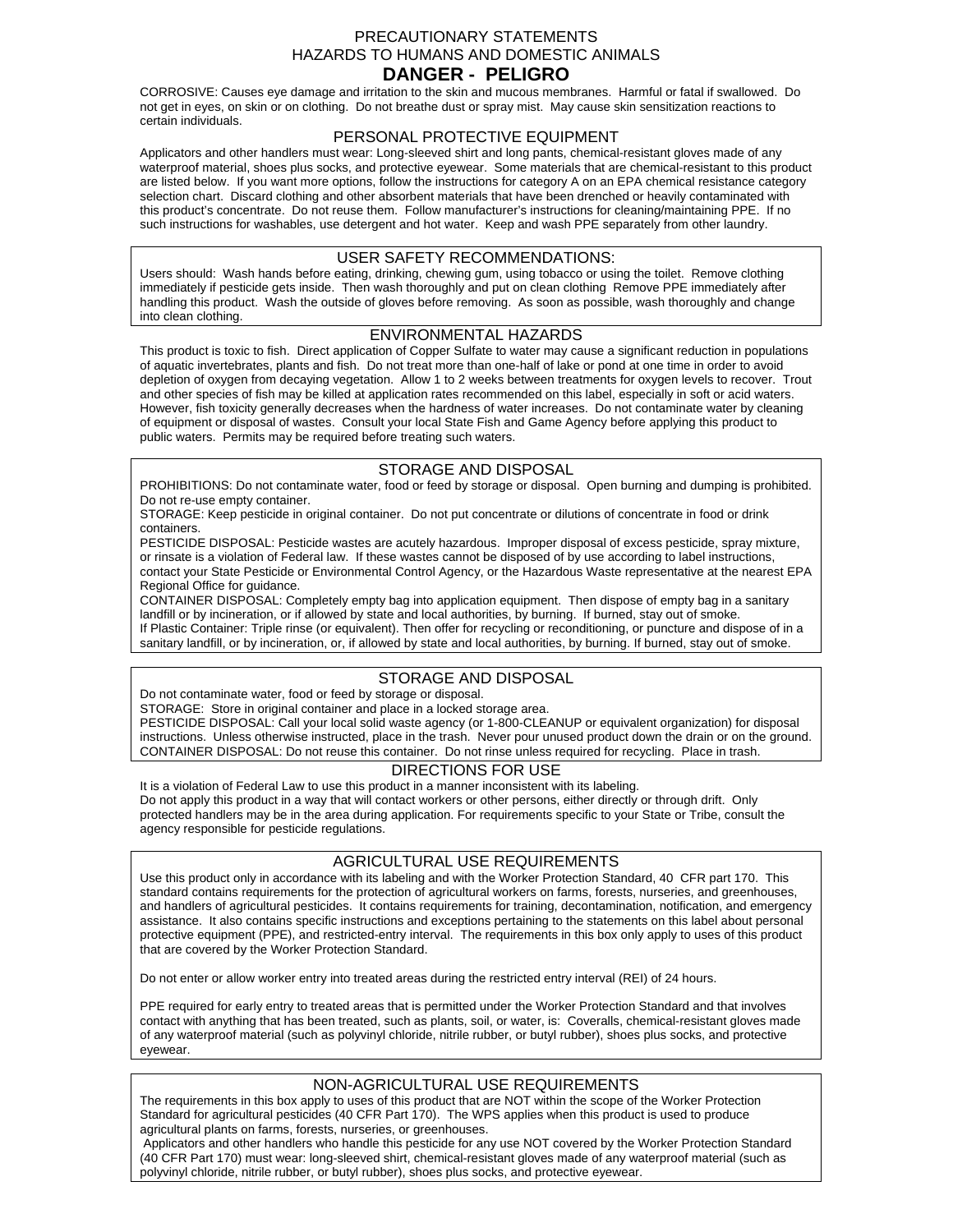### **GENERAL INSTRUCTIONS FOR USE**

Water hardness, temperature of the water, the type and amount of vegetation to be controlled, and the amount of water flow are to be considered in using Copper Sulfate to control algae. Begin treatment soon after plant growth has started. If treatment is delayed until a large amount of algae is present, larger quantities of Copper Sulfate will be required. Algal growth is difficult to control with Copper Sulfate when water temperatures are low or when the water conditions are hard water. Larger quantities of Copper Sulfate will be required to kill and control algae in water which is flowing than in a body of stagnant water. If possible, curtail the flow of water before treatment and hold dormant for approximately three days after treatment or until the algae have begun to die. When preparing a Copper Sulfate solution in water, the mixing container should be made of plastic or glass: or, a painted, enameled, or copper lined metal container. It is usually best to treat algae on a sunny day when the heavy mats of filamentous algae are most likely to be floating on the surface where it can be sprayed directly. If there is some doubt about the concentration to apply, it is generally best to start with a lower concentration and to increase this concentration until the algae are killed.

Treatment of algae can result in oxygen loss from decomposition of dead algae. This loss can cause fish suffocation. Therefore, to minimize this hazard, treat one-third to one-half of the water area in a single operation and wait 10 to 14 days in between treatments. Begin treatments along the shore and proceed outward in bands to allow fish to move into untreated water. NOTE: If treated water is to be used as a source of potable water, the metallic copper residual must not exceed 1 ppm (4 ppm copper sulfate pentahydrate).

**CALCULATIONS FOR THE AMOUNT OF WATER IMPOUNDED AND FOR THE AMOUNT OF COPPER SULFATE TO BE USED**: Calculate water volume as follows: (1) Obtain surface area by measuring of regular shaped ponds or mapping of irregular ponds or by reference to previously recorded engineering data or maps. (2) Calculate average depth by sounding in a regular pattern and taking the mean of these readings or by reference to previously obtained data. (3) Multiply surface area in feet by average depth in feet to obtain cubic feet of water volume. (4) Multiply surface area in acres by average depth in feet to obtain total acre-feet of water volume.

**CALCULATE WEIGHT OF WATER TO BE TREATED AS FOLLOWS**: (1) Multiply volume in cubic feet by 62.44 to obtain total pounds of water, or (2) Multiply volume in acre feet by 2,720,000 to obtain pounds of water.

**CALCULATIONS OF ACTIVE INGREDIENT TO BE ADDED**: To calculate the amount of Copper Sulfate Pentahydrate needed to achieve the recommended concentration, multiply the weight of water by the recommended concentration of Copper Sulfate. Since recommended concentrations are normally given in parts per million (ppm), it will first be necessary to convert the value in parts per million to a decimal equivalent. For example, 2 ppm is the same as 0.000002 when used in this calculation. Therefore, to calculate the amount of Copper Sulfate Pentahydrate to treat 1 acre-foot of water with 2 ppm Copper Sulfate, the calculation would be as follows:

#### 0.000002 X 2,720,000 = 5.44 lbs. Copper Sulfate Pentahydrate

**CALCULATION OF WATER FLOW IN DITCHES, STREAMS, AND IRRIGATION SYSTEMS**: The amount of water flow in cubic feet per second is found by means of a weir or other measuring device.

## **SPECIFIC INSTRUCTIONS**

# **SEWER TREATMENT – ROOT DESTROYER\***

**ROOT CONTROL GENERAL INFORMATION**: Plant roots can penetrate through small cracks and poorly sealed joints of sewer lines. If not controlled, these small roots will continue to grow larger in number causing breakage, reduced flow, and eventually, flow stoppage. Copper sulfate has been known to be an effective means to control roots in residential and commercial sewers.

#### **COMMERCIAL, INSTITUTIONAL, AND MUNICIPAL SEWERS**:

**ROOT CONTROL IN SEWERS**: As a preventive measure, apply into each junction or terminal manhole 2 pounds of Copper Sulfate Crystals every 6 to 12 months. At time of reduced flow (some water flow is essential), add copper sulfate. If flow has not completely stopped, but has a reduced flow due to root masses, add Copper Sulfate Crystals in the next manhole above the reduced flow area. For complete stoppage, penetrate the mass with a rod to enable some flow before treatment.

**ROOT CONTROL IN STORM DRAINS**: Apply when water flow is light. If no water flow, as in dry weather, use a hose to produce a flow. Apply 2 pounds Copper Sulfate Crystals per drain per year. It may be necessary to repeat treatments 3 to 4 times, at 2 week intervals, if drains become nearly plugged.

**SEWER PUMPS AND FORCE MAINS**: At the storage well inlet, place a cloth bag containing 2 pounds of Copper Sulfate Crystals. Repeat as necessary.

#### **RESIDENTIAL OR HOUSEHOLD SEWER SYSTEMS**:

When a reduced water flow is first noticed, and root growth is thought to be the cause, treat with Copper Sulfate Crystals. It is important not to wait until a stoppage occurs because some water flow is necessary to move the Copper Sulfate Crystals to the area of root growth. Usually, within 3 to 4 weeks, after roots have accumulated sufficient copper sulfate, the roots will die and begin to decay and water flow should increase. As the roots regrow, follow-up treatments with copper sulfate will be required. Applications may be made each year in the spring after plant growth begins, during late summer or early fall, or any time a reduced water flow, thought to be caused by root growth, occurs.

Apply 2-6 pounds Copper Sulfate Crystals two times a year to household sewers. Add Copper Sulfate Crystals to sewer line by pouring about  $\frac{1}{2}$  pound increments into the toilet bowl nearest the sewer line and flush, repeat this process until recommended dose has been added, or remove cleanout plug and pour entire recommended quantity directly into the sewer line. Replace the plug and flush the toilet several times.

#### **ROOT CONTROL IN SEPTIC TANK AND LEACH LINES AND LEACH LINE PIPES**:

**SEPTIC TANKS** – The majority of the copper sulfate will settle in the septic tank itself and little will pass into the leach lines. To treat leach line pipes, add 2 to 6 pounds of Copper Sulfate Crystals to the distribution box located between the septic tank and the leach lines. To achieve effective root control in the leach lines it is necessary to transfer Copper Sulfate Crystals from the septic tank to the leach lines. A cleanout plug opening may need to be installed if the distribution box does not have an opening leading to the leach lines.

**\*NOTE:** Do not apply Copper Sulfate Crystals through sink or tub drains as it will corrode the metal drains. **\*NOTE:** Copper sulfate added to an active 300 gallon septic tank at 2, 4 and 6 pounds per treatment will temporarily reduce bacterial action, but it will return to normal approximately 15 days after treatment. Trees and shrubbery growing near a treated line normally are not affected due to only a small portion of their roots being in contact with the copper sulfate. The copper sulfate kills only those roots inside the leach line.

**\*NOTE:** Do not use as a sewer additive where prohibited by State law. State law prohibits the use of this product in sewage systems in the State of Connecticut. Not for sale or use in the California counties of Alameda, Contra Costa, Marin, Napa, San Francisco, San Mateo, Santa Clara, Solano, and Sonoma for root control in sewers. Not for sale or use in septic systems in the State of Florida.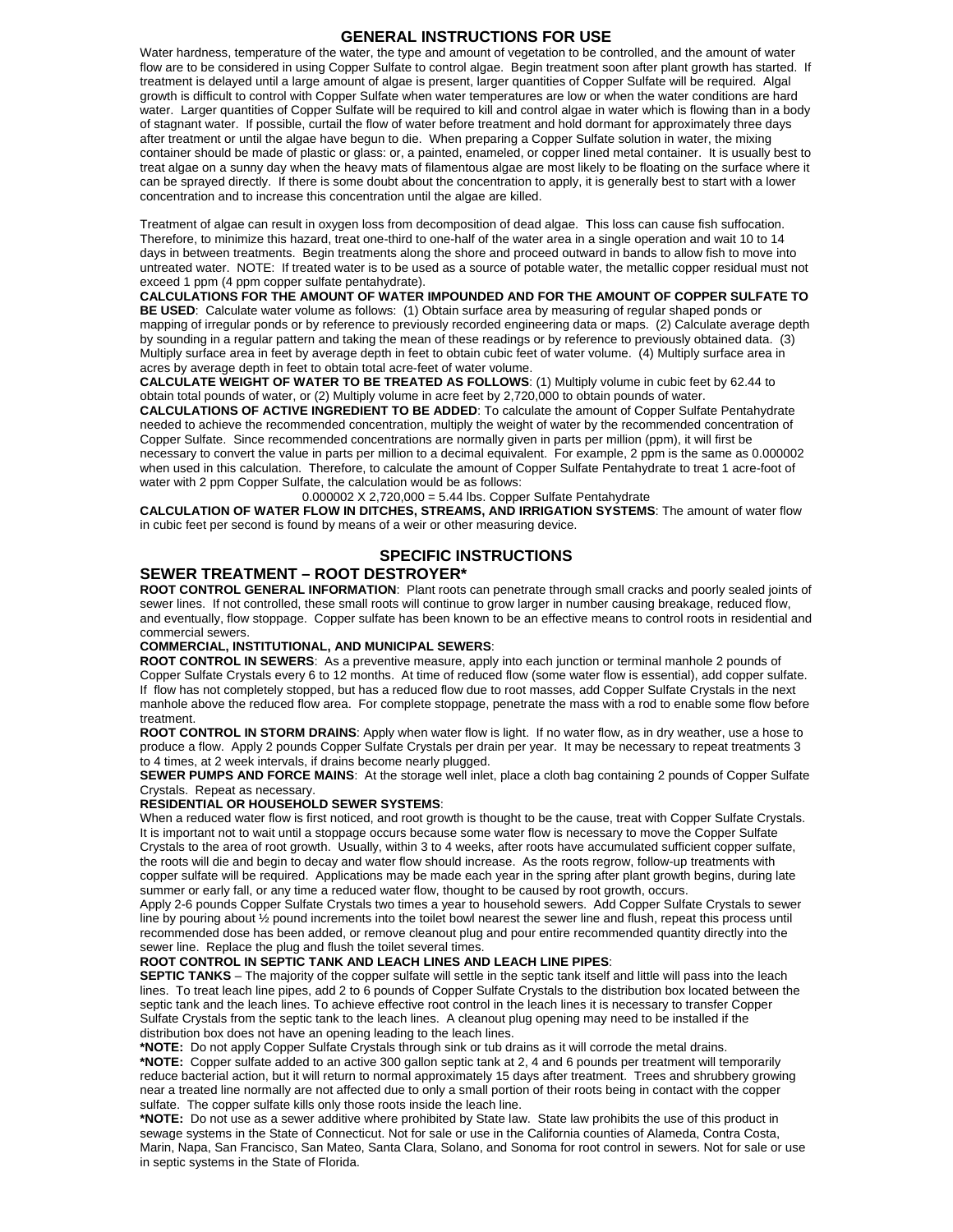**TO CONTROL ALGAE AND THE POTOMOGETON POND WEEDS, LEAFY AND SAGO, IN IRRIGATION SYSTEMS**: Once the amount of Copper Sulfate required for treating ditches or streams has been calculated, use a continuous application method, selecting proper equipment to supply Copper Sulfate granular crystals as follows: **FOR ALGAE CONTROL** – Begin continuous addition application of granular Copper Sulfate when water is first turned into the system and continue throughout the irrigation system, applying 0.1 to 0.2 lbs per cubic ft per second per day. **FOR LEAFY AND SAGO POND WEED CONTROL** – Use the same continuous feeder, applying 1.6 to 2.4 pounds Copper Sulfate Pentahydrate per cubic foot per second per day. NOTE: For best control of leafy and sago pond weed, it is essential to begin Copper Sulfate additions when water is first turned into the system or ditch to be treated and to continue throughout the irrigation system. Copper Sulfate becomes less effective as the alkalinity increases. Its effectiveness is significantly reduced when the bicarbonate alkalinity exceeds 150 ppm. Should Copper Sulfate fail to control pond weeds satisfactorily, it may be necessary to treat the ditch with either a suitable approved herbicide or use a mechanical means to remove excess growth. In either case, resume Copper Sulfate addition as soon as possible. **TO CONTROL ALGAE IN IMPOUNDED WATERS, LAKES, PONDS AND RESERVOIRS**: There are several methods by which to apply Copper Sulfate to impounded water. Probably the most satisfactory and simplest method is to dissolve the Copper Sulfate crystals in water and to spray this water over the body of water from a boat. A small pump mounted in the boat can easily be used for this purpose. Fine crystals may be broadcast directly on the water surface from a properly equipped boat. A specially equipped air blower can be used to discharge fine crystals at a specific rate over the surface of the water. When using this method, the direction of the wind is an important factor. Do not use this method unless completely familiar with this type of application. Where the situation permits, Copper Sulfate may be applied under the water by dragging burlap bags containing Copper Sulfate. The crystals are placed in burlap bags and dragged through the water by means of a boat. Begin treatment along the shoreline and proceed outward until one-third to one-half of the total area has been treated. Care should be taken that the course of the boat is such as to cause even distribution of the chemical. In large lakes, it is customary for the boat to travel in parallel lines about 20 to 100 feet apart. Continue dragging the burlap bags over the treated area until the minimum dosage is achieved and all crystals have been dissolved. Large or medium size crystals that dissolve slowly should be used with this method.

Copper Sulfate can be applied to impounded waters by injecting a copper sulfate solution in water via a piping system. **CONTROL OF ALGAE AND BACTERIAL ODOR IN SEWAGE LAGOONS AND PITS (Except California):**  Application rates may vary depending on amounts of organic matter in effluent stream or retention ponds. Use 2 lbs. of Copper Sulfate Crystals in 60,000 gals. (8,000 cu. ft.) of effluent to yield 1 ppm of dissolved copper. Dosage levels may vary depending upon organic load. Other Organic Sludges: Copper Sulfate Crystal solution must be thoroughly mixed with sludge. Dissolve 2 lbs. in 1-2 gals. of water and apply to each 30,000 gals. of sludge.

Useful formulas for calculating water volume flow rates: Multiply the water volume in cu. ft. times 7.5 to obtain gallons. Note:  $1 \text{ C.F.S./Hr.} = 27,000 \text{ Gals.}$ 

**TO CONTROL ALGAE IN IRRIGATION CONVEYANCE SYSTEMS USING THE SLUG APPLICATION METHOD**: Make an addition (dump) of Copper Sulfate into the irrigation ditch or lateral at 0.25 to 2.0 lbs. per cubic foot per second of water per treatment. Repeat on approximate 2-week intervals as required. Depending on water hardness, alkalinity and algae concentration, a dump is usually required every 5 to 30 miles. Effectiveness of Copper Sulfate decreases as the bicarbonate alkalinity increases and is significantly reduced when the alkalinity exceeds approximately 150 ppm as CaCO3.

**TO CONTROL ALGAE IN RICE (Domestic and Wild) FIELDS**: Application should be made when algae have formed on the soil surface in the flooded field. Applications are most effective when made prior to the algae's leaving the soil surface and rising to the water surface. Apply 10-15 pounds Copper Sulfate Crystals per acre to the water surface as either crystals or dissolve in water and make a surface spray. Apply higher rate in deeper water (6 inches or greater). **TO CONTROL TADPOLE SHRIMP IN RICE FIELDS**: Application should be made to the flooded fields any time the pest appears from planting time until the seedlings are well rooted and have emerged through the water. Apply 5-10 pounds Copper Sulfate Crystals per acre. The use rate per acre should be determined by the water depth and flow. Use the lower rate at minimum flow and water depth and the higher rate when water depth and flow are maximum.

| <b>STATE</b>      | <b>SPECIES</b>               | <b>BULLETIN NO.</b> | <b>COUNTY</b>                                  |
|-------------------|------------------------------|---------------------|------------------------------------------------|
| <b>CALIFORNIA</b> | Solano grass                 | EPA/ES-85-13        | Solano                                         |
| <b>TENNESSEE</b>  | Slackwater<br>Darter         | EPA/ES-85-04        | Lawrence<br>Wayne<br>Hancock                   |
|                   | Freshwater<br><b>Mussels</b> | EPA/ES-85-07        | Claiborne<br><b>Hawkins</b><br>Sullivan        |
| ALABAMA           | Slackwater<br>Darter         | EPA/ES-85-05        | Lauderdale<br>Limestone<br>Madison             |
| <b>VIRGINIA</b>   | Freshwater<br>Mussels        | EPA/ES-85-06        | Grayson<br>Smyth<br>Scott<br>Washington<br>Lee |

ENDANGERED SPECIES RESTRICTIONS: It is a violation of Federal Law to use any pesticide in a manner that results in the death of an endangered species or adverse modification of their habitat. The use of this product may pose a hazard to certain Federally designated endangered species known to occur in specific areas within the above counties. \*\*\*PLEASE NOTE\*\*\* Before using this product in the above counties you must obtain the EPA Bulletin specific to your area. This Bulletin identifies areas within these counties where the use of this pesticide is prohibited, unless specified otherwise. The EPA Bulletin is available from either your County Agricultural Extension Agent, the Endangered Species Specialist in your State Wildlife Agency Headquarters, or the appropriate Regional Office of the U.S. Fish and Wildlife Service. THIS BULLETIN MUST BE REVIEWED PRIOR TO PESTICIDE USE.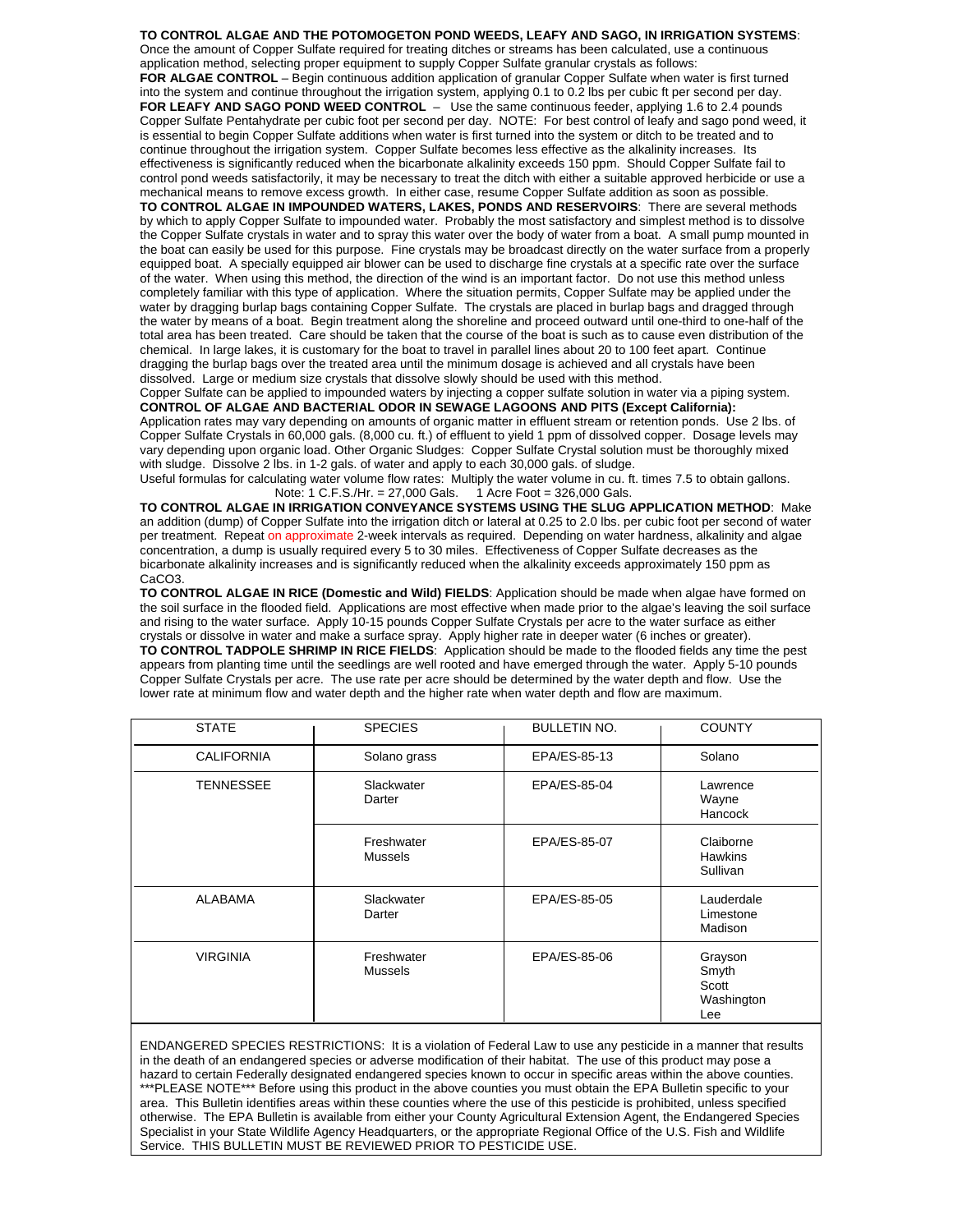### **COPPER SULFATE REQUIRED FOR TREATMENT OF DIFFERENT GENERA OF ALGAE**

The genera of algae listed below are commonly found in waters of the United States. Use the lower recommended rate in soft waters (less than 50 ppm methyl orange alkalinity) and the higher concentration in hard waters (above 50 ppm alkalinity). Always consult State Fish and Game Agency before applying this product to municipal waters.

| <b>ORGANISM</b><br>Cyanophyceae<br>(Blue-green) | $\frac{1}{4}$ to $\frac{1}{2}$ ppm <sup>*</sup><br>Anabaena<br>Anacystis<br>Aphanizomenon<br>Gloeotrichia<br>Gomphosphaeria<br>Polycystis<br>Rivularia | $\frac{1}{2}$ to 1 ppm <sup>*</sup><br>Cylindrospermum<br>Oscillatoria<br>Plectonema                                                 | 1 to $1\frac{1}{2}$ ppm <sup>*</sup><br><b>Nostoc</b><br>Phormidium                                                                                                        | 1 $\frac{1}{2}$ to 2 ppm <sup>*</sup><br>Calothrix<br>Symploca |
|-------------------------------------------------|--------------------------------------------------------------------------------------------------------------------------------------------------------|--------------------------------------------------------------------------------------------------------------------------------------|----------------------------------------------------------------------------------------------------------------------------------------------------------------------------|----------------------------------------------------------------|
| Chlorophyceae<br>(Green)                        | Closterium<br>Hydrodictyon<br>Spirogyra<br><b>Ulothrix</b>                                                                                             | <b>Botryococcus</b><br>Cladophora<br>Coelastrum<br>Draparnaldia<br>Enteromorpha<br>Gloeocystis<br>Microspora<br>Tribonema<br>Zygnema | Chlorella<br>Ankistrodesmus<br>Crucigenia<br>Chara<br>Desmidium<br>Nitella<br>Golenkinia<br>Scenedesmus<br>Oocystis<br>Palmella<br>Pithophora<br>Staurastrum<br>Tetraedron |                                                                |
| Diatomaceae<br>(Diatoms)                        | Asterionella<br>Fragilaria<br>Melosira<br>Navicula                                                                                                     | Gomphonema<br>Nitzschia<br>Stephanodiscus<br>Synedra<br>Tabellaria                                                                   | Achnanthes<br>Cymbella<br>Neidium                                                                                                                                          |                                                                |
| Protozoa<br>(Flagellates)                       | Dinobryon<br>Synura<br>Uroglena<br>Volvox                                                                                                              | Ceratium<br>Cryptomonas<br>Euglena<br>Glenodinium<br>Mallomonas                                                                      | Chlamydomonas<br>Hawmatococcus<br>Peridinium                                                                                                                               | Eudorina<br>Pandorina                                          |
|                                                 | * $\frac{1}{4}$ - $\frac{1}{2}$ ppm = .67 - 1.3 lbs/acre ft.<br>* $\frac{1}{2}$ - 1 ppm = 1.3 - 2.6 lbs/acre ft.                                       |                                                                                                                                      | $*$ 1 – 1½ ppm = 2.6-3.9 lbs/acre ft.<br>* $1\frac{1}{2}$ - 2 ppm = 3.9 – 5.32 lbs/acre ft.                                                                                |                                                                |

#### **SCHISTOSOME-INFECTED FRESH WATER SNAILS**

For recreational lakes, reservoirs, and ponds, 5.32 -13.3 lbs/acre-ft Copper Sulfate Crystals (i.e., 2-5 ppm copper sulfate), is usually sufficient for treatment of Schistosome-infected fresh water snails. Use surface area in acres multiplied by average depth in feet to determine water volume and application rate. Apply only along shoreline swimming areas and/or to infected snail beds on a calm sunny day when water temp is at least 60°F. Not allowing swimming for at least 12 hrs following treatment is recommended. If this lower dosage is not sufficient, up to 32 ppm copper sulfate, i.e., 87 lbs/acre (= 2 lbs/1000 sq ft) bottom surface area can be applied. Not allowing swimming for 48 hrs is recommended. Using either dosage, a second application may be made if necessary, 10 to 14 days later. DO NOT make more than two applications a season. Broadcast application using boat, aircraft, or hand equipped with power or hand seeder or underwater dispenser. Do not exceed 1 ppm copper (4 ppm Copper Sulfate) in potable water systems. This labeling must be in the possession of the user at the time of pesticide application. **NOTE** : **In the State of New York** –For use in recreational lakes, reservoirs and ponds ONLY in areas where infected snail beds have been identified. Apply medium grade crystals by hand broadcast method of application only. This product is a restricted use pesticide in New York State. Pesticide applicator certification or a special use permit is required for sale, possession, or use. Each individual treatment must be approved by the Department of Environmental Conservation. Therefore, you must contact the Pesticide Control Specialist at the appropriate regional office of the Department 30 days in advance of the proposed treatment.

#### **FOOT BATHS FOR CATTLE**

Foot baths of Copper Sulfate Crystals can be used as an aid in the treatment of hoof rot in cattle. Prior to treatment, a veterinarian should be consulted to confirm presence of hoof rot. Animals may be walked through a foot bath of 2% (add 2 lbs copper sulfate to 11.8 gals water) to 5% (add 5 lbs copper sulfate to 11.4 gals water) aqueous solution with an immersion time of 5 to 20 min twice daily for a period of time as prescribed by a veterinarian. Keep foot baths clean during treatment period. Do not allow cattle to drink from foot baths as copper sulfate is highly toxic. Follow instructions under Storage and Disposal when solutions are discarded at end of treatment period.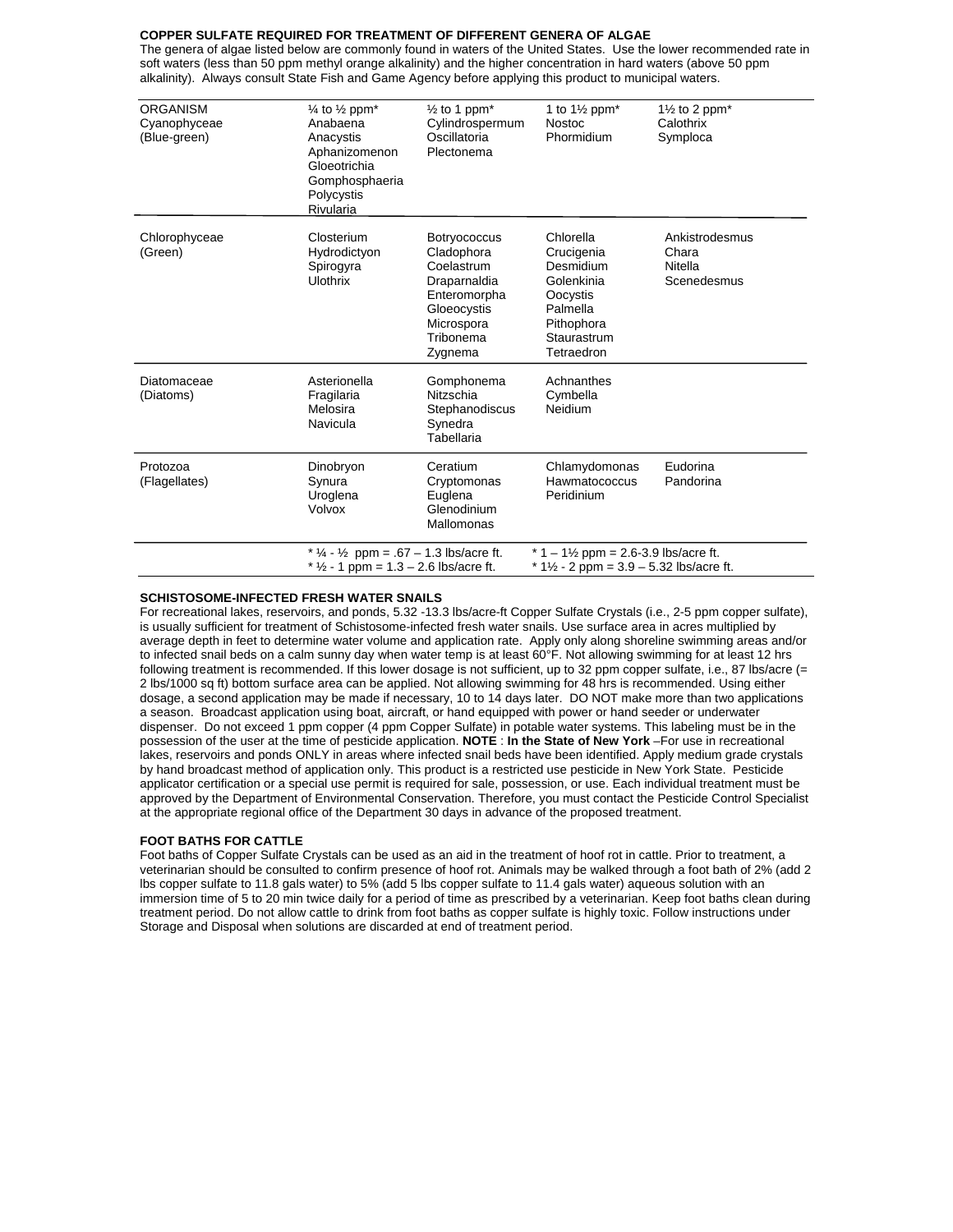|                                                                                                    | Pounds per Acre          |          |                          |                |                   |                |
|----------------------------------------------------------------------------------------------------|--------------------------|----------|--------------------------|----------------|-------------------|----------------|
|                                                                                                    | Sands                    |          | Loams, silts, clays      |                | Organic           |                |
| Crop                                                                                               | <b>Bdct</b> <sup>b</sup> | Band     | <b>Bdct</b> <sup>b</sup> | Band           | Bdct <sup>b</sup> | Band           |
| Lettuce, onion,                                                                                    | 10                       | 2        | 12                       | 3              | 13                | 4              |
| Spinach<br>Carrot, cauliflower,<br>celery, alfalfa, clover,<br>corn, oat, radish, sudan            | 4                        | 1        | 8                        | $\overline{2}$ | 12                | 3              |
| grass, wheat<br>Asparagus, barley,<br>beans, beet, broccoli,<br>mint, pea, potato, rye,<br>soybean | $\mathbf 0$              | $\Omega$ | $\mathbf 0$              | $\mathbf 0$    | $\mathbf 0$       | $\mathfrak{p}$ |

Information received by the Washington State Dept. of Agriculture regarding the components in this product is available on the internet at http://agr.wa.gov Information regarding the contents and levels of metals in this product is available at the Oregon Dept of Agriculture internet site: http://oda.state.or.us/fertilizer

<sup>a</sup>Recommendations are for inorganic sources of copper. Copper chelates can also be used at 1/6 of the rates recommended above. Do not apply copper unless a deficiency has been verified by plant analysis.  $b$ Bdct = broadcast

### **BORDEAUX SPRAY MIXTURE**

Understanding Bordeaux Formulations: If the Bordeaux mixture instructions read 10-10-100, the first figure indicates the number of lbs of Copper Sulfate Crystals. The second figure is the lbs of hydrated spray lime and the third figure is the gallons of water to be used. Use as a full coverage spray to point of runoff.

Preparation of Bordeaux Spray Mixture: Fill a tank 1/4 full with water. Then, with agitator running, mix in Copper Sulfate Crystals through a copper, bronze, stainless steel or plastic screen. Add water so the tank is 3/4 full. Mix in the hydrated spray lime through the screen and finish filling the tank with water.

### **CROP USE RECOMMENDATIONS**

**Almond, Apricot, Peach, Nectarine: Shot Hole Fungus** – Prepare a 10-10-100 Bordeaux and apply as a dormant spray in late fall or early spring.

**Almond, Apricot, Cherry, Peach, Nectarine, Plum, Prune: Brown Rot Blossom Blight** – Prepare a 10-10-100 Bordeaux and apply when buds begin to swell.

**Apple: Fireblight** – Mix 5 lbs of Copper Sulfate Crystals in 100 gals of water and spray uniformly to the point of runoff. Apply in dormant only at silver tip stage. After silver tip, severe burn will occur on any exposed green tissue. Do not mix lime to make a Bordeaux spray for this treatment.

**Blueberries: Bacterial Canker** – Prepare and apply an 8-8-100 Bordeaux mixture in the fall before heavy rains begin and again 4 weeks later.

**Bulbs (Easter Lily, Tulip, Gladiolus): Botrytis Blight** – Prepare a 10-10-100 Bordeaux mixture and apply as a foliar spray to 1 acre. Apply for thorough coverage beginning at the first sign of disease and repeat as needed to control disease at 3 to 10 day intervals. Use the shorter intervals during periods of frequent rains or when severe disease conditions persist. Avoid spray just before flower cutting season if residues are a problem.

**Caneberries: For leaf and cane spot and Pseudomonas blight**, prepare and apply an 8-8-100 Bordeaux mixture in the fall before heavy rains begin and again 4 weeks later.

**Cherry (Sweet): Dead Bud, Bacterial Canker (Pseudomonas Syringae**) – Prepare a 12-12-100 Bordeaux. Apply at leaf fall and again in late winter before buds begin to swell. In wet cool Northwest U.S. winters, a third spray may be needed between above sprays.

**Cherry (Sour): Leaf Spot** – Prepare a 10-10-100 Bordeaux. Apply as a full coverage spray after petal fall or as recommended by the State Extension Service.

## **CITRUS**

 **(NOTE:** Adding foliar nutritionals to spray mixtures containing Copper Sulfate Crystals or other products and applying to citrus during the post-bloom period when young fruit is present may result in spray burn.)

 **Bacterial Blast –** Prepare a 10-10-100 Bordeaux spray and apply a spray in late October to early November or before fall rains begin. Make a complete coverage spray using 10 to 25 gals per mature tree.

**Lemon, Orange, Grapefruit: Phytophthora Brown Rot** - Prepare a 3-4.5-100 Bordeaux mixture only where there is no history of copper injury or use a 3-2-6-100 (Zinc Sulfate-Copper Sulfate Crystals-Hydrated Lime-Gallons of water) Bordeaux mixture. Spray 6 gals on skirt of tree 3 to 4 ft high and 2 to 4 gals on trunk and ground under tree. If P. hibernalis is present, use 10 to 25 gals to completely cover each tree. Apply in November or December just before or after first rain. In severe brown rot season, apply second application in January or February.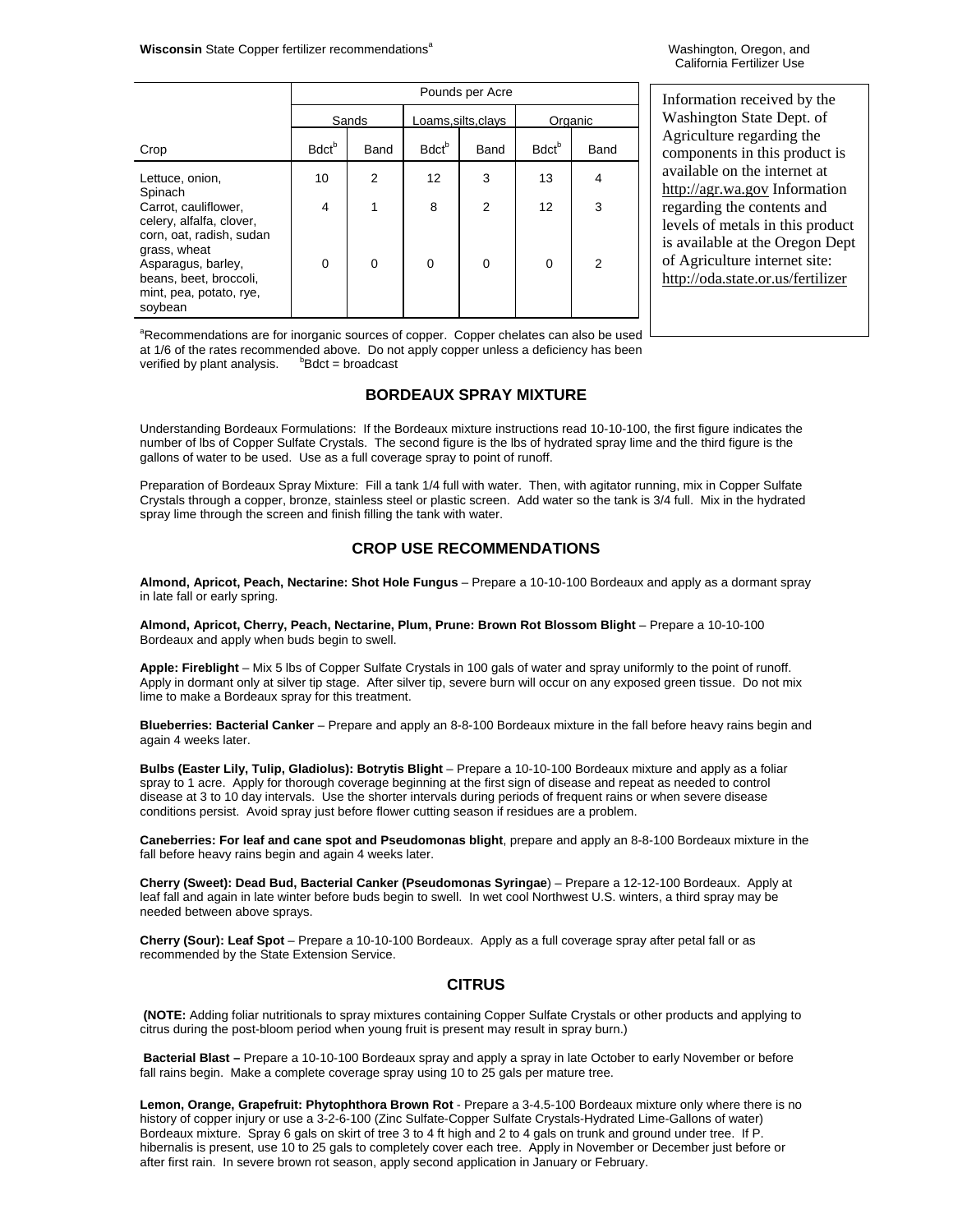**Lemon, Orange, Grapefruit: Septoria Fruit, Leaf Spot**;**Central California – Brown Rot, Zinc, Copper Deficiencies** – Prepare a 3-2-6-100 Bordeaux mixture (Zinc Sulfate-Copper Sulfate Crystals-Hydrated Lime Gallons of water) and use 10 to 25 gals to completely cover each tree. Apply in October, November or December before or just after first rain.

**Grape**: **Downy Mildew** – Prepare and apply a 2-6-100 Bordeaux spray beginning when downy mildew is detected. Repeat as needed to achieve and maintain control. This mixture and its use will exhibit some phytotoxicity on most varieties.

**Grape (Dormant): Powdery Mildew** – Apply in spring before bud-swell and before any green tissue is present. Use 4 to 8 lbs of Copper Sulfate Crystals per 100 gals of water. Apply in a high volume spray of 300 gals water per acre. Direct spray to thoroughly wet the dormant vine, especially the bark of the trunk, head or cordons.

**Olive: Olive Leaf Spot (Peacock spot), Olive Knot** – Prepare a 10-10-100 Bordeaux and apply up to 500 gals per acre. Apply in autumn before heavy winter rains to prevent peacock spot. In wet winters, a repeat spray may be needed in midwinter. In areas with less than 10 inches of annual rainfall, a 5-5-100 Bordeaux applied in up to 500 gals per acre may be used. To help protect against olive knot, apply a 10-10-100 Bordeaux before heavy rains and again in the spring. Injury may occur in areas of less than 10 inches of rainfall.

**Peach: Leaf Curl** – Prepare a 10-10-100 Bordeaux and apply at leaf fall or as a dormant spray in late fall or early spring before buds begin to swell.

**Potatoes**: **To enhance vine-kill and suppress late blight**, apply 10 lbs. per acre in 10 to 100 gals of water (ground equipment) or in 5 to 10 gals (aerial equipment) with Diquat at vine-kill to enhance vine desiccation and suppress late blight. Additional applications can be made with Diquat if needed to within 7 days of harvest. Copper Sulfate Crystals may be applied alone until harvest to suppress late blight. NOTE: This product can be mixed with Diquat for use on potatoes in accordance with the most restrictive of label limitations and precautions. No label dosage rates should be exceeded.

**Walnuts: Walnut Blight** – Apply 15 lbs with 10 lbs of lime in 100 gals of water. Make application in early pre-bloom before catkin blooms are showing (10-20% pistilate) before or after rain. Use only if Bordeaux mixture has been shown to be non-phytotoxic in your area. If desired, add one-half gal summer oil emulsion per 100 gals of water. **NOTE**: Addition of summer oil emulsion to pre-bloom and early bloom sprays may result in plant injury.

### **GENERAL CHEMIGATION INSTRUCTIONS**

Apply this product only through one or more of the following types of systems: sprinkler including center pivot, lateral move, end tow, side (wheel) roll, traveler, big gun, solid set, or hand move irrigation system(s). Do not apply this product through any other type of irrigation system. Crop injury, lack of effectiveness, or illegal pesticide residues in the crop can result from nonuniform distribution of treated water. If you have questions about calibration, you should contact State Extension Service specialists, equipment manufacturers or other experts. Do not connect an irrigation system (including greenhouse systems) used for pesticide application to a public water system unless the pesticide label-prescribed safety devices for public water systems are in place. A person knowledgeable of the chemigation system and responsible for its operation or under the supervision of the responsible person, shall shut the system down and make necessary adjustments should the need arise.

Posting of areas to be chemigated is required when 1) any part of a treated area is within 300 feet of sensitive areas such as residential area, labor camps, businesses, day care centers, hospitals, in-patient clinics, nursing homes or any public areas such as schools, parks, playgrounds, or other public facilities not including public roads, or 2) when the chemigated area is open to the public such as golf courses or retail greenhouses. Posting must conform to the following requirements. Treated areas shall be posted with signs at all usual points of entry and along likely routes of approach from the listed sensitive areas. When there are no usual points of entry, signs must be posted in the corners of the treated areas and in any other location affording maximum visibility to sensitive areas. The printed side of the sign should face away from the treated area towards the sensitive area. The signs shall be printed in English. Signs must be posted prior to application and must remain posted until foliage has dried and soil surface water has disappeared. Signs may remain in place indefinitely as long as they are composed of materials to prevent deterioration and maintain legibility for the duration of the posting period. At the top of the sign shall be the words "KEEP OUT", followed by an octagonal stop sign symbol at least 8 inches in diameter containing the word "STOP". Below the symbol shall be the words "PESTICIDES IN IRRIGATION WATER". All words shall consist of letters at least 2 1/2 inches tall, and all letters and the symbol shall be a color that sharply contrasts with their immediate background. This sign is in addition to any sign posted to comply with the Worker Protection Standard.

#### **CHEMIGATION SYSTEMS CONNECTED TO PUBLIC WATER SYSTEMS:**

Public water system means a system for the provision to the public of piped water for human consumption if such system has at least 15 service connections or regularly serves an average of at least 25 individuals daily at least 60 days out of the year. Chemigation systems connected to public water systems must contain a functional, reduced-pressure zone, backflow preventer (RPZ) or the functional equivalent in the water supply line upstream from the point of pesticide introduction. As an option to the RPZ, the water from the public water system should be discharged into the reservoir tank prior to pesticide introduction. There shall be a complete physical break (air gap) between the flow outlet end of the fill pipe and the top or overflow rim of the reservoir tank of at least twice the inside diameter of the fill pipe. The pesticide injection pipeline must contain a functional, automatic, quick-closing check valve to prevent the flow of fluid back toward the injection pump. The pesticide injection pipeline must contain a functional, normally closed, solenoid-operated valve located on the intake side of the injection pump and connected to the system interlock to prevent fluid from being withdrawn from the supply tank when the irrigation system is either automatically or manually shut down. See Treatment Instructions, below.

#### **SPRINKLER CHEMIGATION:**

The system must contain functional interlocking controls to automatically shut off the pesticide injection pump when the water pump motor stops, or in cases where there is no water pump, when the water pressure decreases to the point where pesticide distribution is adversely affected. Systems must use a metering pump, such as a positive displacement